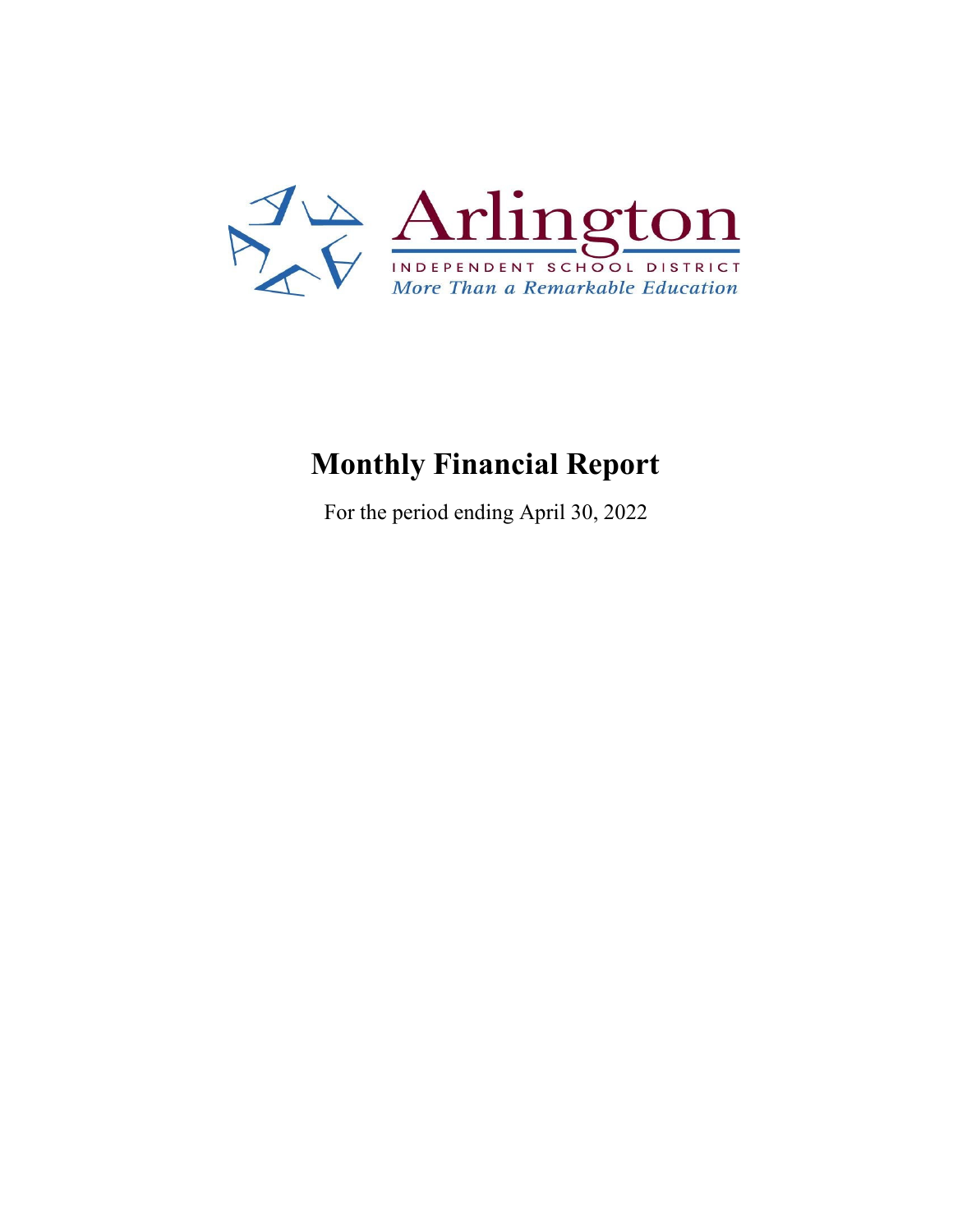|                                                          |    |                    | <b>CURRENT YEAR 2021-2022</b> |                   |               | <b>PRIOR YEAR 2020-21</b> |                     |                    |               |  |  |
|----------------------------------------------------------|----|--------------------|-------------------------------|-------------------|---------------|---------------------------|---------------------|--------------------|---------------|--|--|
|                                                          |    | Original           | Amended                       | Actual            | Actual to     | Original                  | Amended             | Actual             | Actual to     |  |  |
|                                                          |    | <b>Budget</b>      | <b>Budget</b>                 | Year to Date      | <b>Budget</b> | <b>Budget</b>             | <b>Budget</b>       | Year to Date       | <b>Budget</b> |  |  |
|                                                          |    |                    |                               |                   |               |                           |                     |                    |               |  |  |
| <b>REVENUES:</b>                                         |    |                    |                               |                   |               |                           |                     |                    |               |  |  |
| Local and Intermediate Sources                           | \$ | 353,888,434 \$     | 354,891,358 \$                | 349,238,634       | 98%           | 303,351,899               | 339,733,204 \$      | 338,224,273        | 100%          |  |  |
| <b>State Program Revenues</b>                            |    | 204,823,462        | 170,496,554                   | 126,779,252       | 74%           | 222,505,026               | 193,591,361         | 119,820,600        | 62%           |  |  |
| Federal Program Revenues                                 |    | 12,482,985         | 37,882,931                    | 19,294,613        | 51%           | 9,680,000                 | 8,162,311           | 1,935,266          | 24%           |  |  |
| <b>Other Financing Sources</b>                           |    |                    | 2,647,512                     | 2,443,884         | 92%           |                           |                     |                    | 0%            |  |  |
| <b>Total revenues</b>                                    | \$ | 571,194,881 \$     | 565,918,355                   | \$<br>497,756,383 | 88%           | 535,536,925               | 541,486,876         | 459,980,139<br>- S | 85%           |  |  |
| <b>EXPENDITURE SUMMARY BY FUNCTION:</b>                  |    |                    |                               |                   |               |                           |                     |                    |               |  |  |
|                                                          |    |                    |                               |                   |               |                           |                     |                    |               |  |  |
| 11 - Instructional                                       | \$ | 351,843,517 \$     | 349,008,624                   | 285,780,762<br>\$ | 82%           | 345,587,110 \$            | 347,166,871 \$      | 248,534,637        | 72%           |  |  |
| 12 - Instructional Resources and Media Services          |    | 6,963,206          | 7,024,478                     | 5,984,926         | 85%           | 7,058,762                 | 7,117,700           | 5,019,857          | 71%           |  |  |
| 13 - Curriculum and Instructional Staff Development      |    | 7,542,644          | 7,873,893                     | 5,284,956         | 67%           | 7,199,654                 | 7,131,242           | 4,270,903          | 60%           |  |  |
| 21 - Instructional Leadership                            |    | 12,411,211         | 12,804,165                    | 10,773,169        | 84%           | 10,631,730                | 10,808,733          | 7,220,288          | 67%           |  |  |
| 23 - School Leadership                                   |    | 34,041,805         | 34, 348, 734                  | 26,740,635        | 78%           | 32,977,381                | 32,911,029          | 23,894,842         | 73%           |  |  |
| 31 - Guidance, Counseling and Evaluation                 |    | 32,358,201         | 33,500,083                    | 24,865,810        | 74%           | 32,803,337                | 32,729,300          | 22,331,530         | 68%           |  |  |
| 32 - Social Work Services                                |    | 2,284,378          | 2,338,104                     | 2,411,356         | 103%          | 2,172,431                 | 2,202,069           | 1,502,338          | 68%           |  |  |
| 33 - Health Services                                     |    | 7,854,573          | 7,930,543                     | 6,173,832         | 78%           | 7,738,640                 | 7,866,466           | 5,639,499          | 72%           |  |  |
| 34 - Student (Pupil) Transportation                      |    | 17,825,195         | 18,340,095                    | 14,460,253        | 79%           | 17,361,611                | 17,494,486          | 10,123,506         | 58%           |  |  |
| 35 - Food Services                                       |    |                    | 271,065                       | 271,066           | 100%          |                           |                     |                    | 0%            |  |  |
| 36 - Cocurricular/Extra Curricular Activities            |    | 12,800,799         | 13,206,837                    | 9,911,178         | 75%           | 10,598,185                | 10,487,833          | 6,679,929          | 64%           |  |  |
| 41 - General Administration                              |    | 13,837,073         | 14,177,725                    | 10,576,975        | 75%           | 12,080,129                | 12,159,378          | 8,369,553          | 69%           |  |  |
| 51 - Plant Maintenance and Facility Services             |    | 56,627,083         | 59,815,009                    | 44,939,188        | 75%           | 55,467,716                | 56,316,624          | 34,930,467         | 62%           |  |  |
| 52 - Security and Monitoring Services                    |    | 10,398,307         | 10,435,320                    | 7,112,957         | 68%           | 9,976,511                 | 10,030,649          | 5,156,609          | 51%           |  |  |
| 53 - Data Processing Services                            |    | 13,680,484         | 13,690,652                    | 9,332,293         | 68%           | 11,841,385                | 11,880,483          | 8,059,439          | 68%           |  |  |
| 61 - Community Services                                  |    | 519,079            | 565,045                       | 366,613           | 65%           | 558,006                   | 559,996             | 235,621            | 42%           |  |  |
| 71 - Debt Administration - Principal                     |    | 589,164            | 589,164                       | 441,872           | 75%           | 589,164                   | 589,164             | 441,872            | 75%           |  |  |
| 81 - Facilities and Acquisition & Construction           |    |                    | 127,785                       | 41,785            | 33%           |                           | 27,750              |                    | 0%            |  |  |
| 93 - Shared Service Arrangement                          |    |                    |                               |                   | 0%            |                           |                     |                    | 0%            |  |  |
| 95 - Payments to Juvenile Justice Alternative Program    |    | 30,000.00          | 75,000                        | 46,956            | 63%           | 30,000                    | 30,000              | 19,995             | 67%           |  |  |
| 99 - Other intergovernmental Charges                     |    | 2,458,600.00       | 2,458,600                     | 2,405,728         | 98%           | 2,397,376                 | 2,332,376           | 2,286,581          | 98%           |  |  |
| <b>Other Financing Uses</b>                              |    |                    |                               |                   | 0%            |                           |                     |                    | 0%            |  |  |
| <b>Total expenditures</b>                                | Ś. | 584,065,320 \$     | 588,580,920                   | 467,922,310       | 80%           | 567,069,128               | 569,842,150         | 394,717,466        | 69%           |  |  |
| <b>EXPENDITURE SUMMARY BY OBJECT:</b>                    |    |                    |                               |                   |               |                           |                     |                    |               |  |  |
| 61XX - Payroll Costs                                     | \$ | $516, 164, 130$ \$ | 512,492,419 \$                | 413,742,352       | 81%           | 499,796,517               | 497,956,000 \$      | 353,326,863        | 71%           |  |  |
| 62XX - Professional and Contracted Services              |    | 37,344,067         | 41,218,774                    | 31,993,845        | 78%           | 37,526,828                | 38,549,280          | 22,669,518         | 59%           |  |  |
| 63XX - Supplies and Materials                            |    | 20,350,242         | 23,960,798                    | 14,581,677        | 61%           | 20,148,709                | 24,203,233          | 13,629,723         | 56%           |  |  |
| 64XX - Other Operating Expenses                          |    | 9,617,716          | 9,743,079                     | 6,885,842         | 71%           | 8,838,335                 | 8,077,480           | 4,366,769          | 54%           |  |  |
| 65XX - Debt Administration                               |    | 589,164            | 589,164                       | 441,872           | 75%           | 589,164                   | 589,164             | 441,872            | 75%           |  |  |
| 66XX - Capital Outlay Expenses                           |    |                    | 576,686                       | 276,722           | 48%           | 169,575                   | 466,993             | 282,722            | 61%           |  |  |
| 89XX - Other Uses                                        |    |                    |                               |                   | 0%            |                           |                     |                    | 0%            |  |  |
| <b>Total expenditures</b>                                | Ŝ. | 584,065,320 \$     | 588,580,920                   | 467,922,310<br>-S | 80%           | 567,069,128               | 569,842,150         | 394,717,466        | 69%           |  |  |
| <b>Excess (Deficiency) of Revenues Over Expenditures</b> |    | $(12,870,439)$ \$  | $(22,662,565)$ \$             | 29,834,073        |               | $(31,532,203)$ \$         | $(28, 355, 274)$ \$ | 65,262,673         |               |  |  |

## **ARLINGTON INDEPENDENT SCHOOL DISTRICT GENERAL FUND 161-199 STATEMENT OF REVENUES, EXPENDITURES, AND CHANGES IN FUND BALANCE FOR THE TEN MONTHS ENDING APRIL 30, 2022**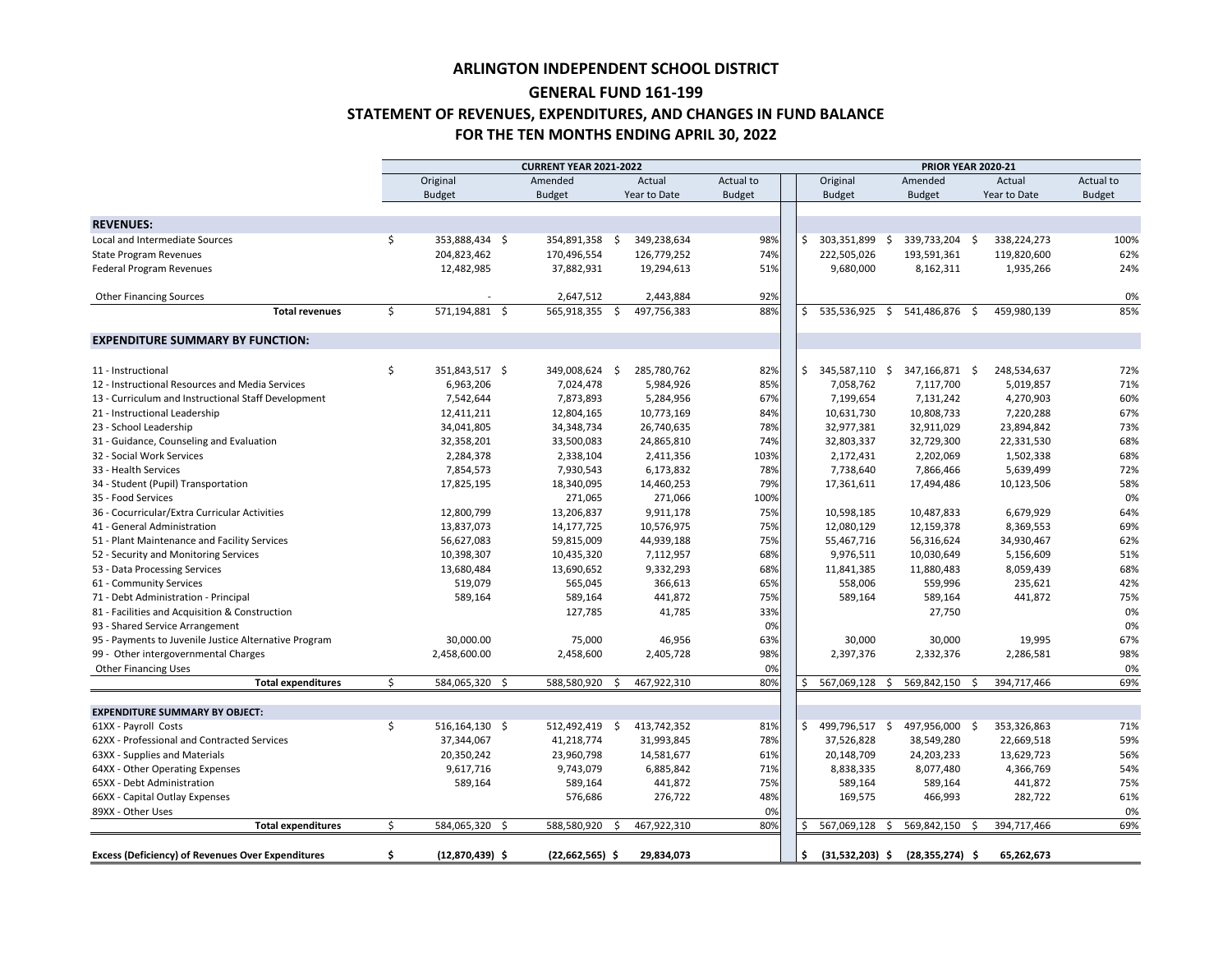## **ARLINGTON INDEPENDENT SCHOOL DISTRICT STUDENT NUTRITION - FUND 240 STATEMENT OF REVENUES, EXPENDITURES, AND CHANGES IN FUND BALANCE FOR THE TEN MONTHS ENDING APRIL 30, 2022**

|                                                                    | <b>CURRENT YEAR 2021-2022</b> |                          |             |                       |     |                      |               | <b>PRIOR YEAR 2020-21</b> |                       |         |                          |  |                     |               |
|--------------------------------------------------------------------|-------------------------------|--------------------------|-------------|-----------------------|-----|----------------------|---------------|---------------------------|-----------------------|---------|--------------------------|--|---------------------|---------------|
|                                                                    |                               | Original                 |             | Amended               |     | Actual               | Actual to     |                           | Original              |         | Amended                  |  | Actual              | Actual to     |
|                                                                    |                               | <b>Budget</b>            |             | <b>Budget</b>         |     | Year to Date         | <b>Budget</b> |                           | <b>Budget</b>         |         | <b>Budget</b>            |  | Year to Date        | <b>Budget</b> |
| <b>REVENUES:</b>                                                   |                               |                          |             |                       |     |                      |               |                           |                       |         |                          |  |                     |               |
| Local and Intermediate Sources                                     | $\zeta$                       | $4,451,155$ \$           |             | 1,833,308             | \$  | 851,636              | 46%           | \$                        | $6,004,952$ \$        |         | 264,481 \$               |  | 150,515             | 57%           |
| <b>State Program Revenues</b>                                      |                               | 175,000                  |             | 175,000               |     | 48,402               | 28%           |                           | 175,000               |         | 175,000                  |  |                     | 0%            |
| <b>Federal Program Revenues</b>                                    |                               | 27,278,209               |             | 32,048,296            |     | 32,025,929           | 100%          |                           | 29,840,466            |         | 29,840,466               |  | 766,604             | 3%            |
| Less Indirect Costs Transferred to General Fund                    |                               | (1,905,342)              |             | (1,905,342)           |     | (815, 408)           | 43%           |                           | (1,841,117)           |         | (1,841,117)              |  | (841, 334)          | 46%           |
| <b>Other Financing Sources</b>                                     |                               |                          |             |                       |     |                      | 0%            |                           |                       |         |                          |  |                     | 0%            |
| <b>Total revenues</b>                                              | \$                            | 29,999,022 \$            |             | 32,151,262            | -\$ | 32,110,558           | 100%          | \$                        | 34,179,301            | \$      | 28,438,830 \$            |  | 75,784              | 0%            |
| <b>EXPENDITURES:</b>                                               |                               |                          |             |                       |     |                      |               |                           |                       |         |                          |  |                     |               |
| 35 - Food Services<br>51 - Plant Maintenance and Facility Services | \$                            | 30,037,809 \$<br>139,597 |             | 30,037,809<br>139,597 | -\$ | 23,508,419<br>44,255 | 78%<br>32%    | \$                        | 33,790,133<br>150,419 | \$      | 33,790,133 \$<br>150,419 |  | 9,776,967<br>58,283 | 29%<br>39%    |
| <b>Other Financing Uses</b>                                        |                               |                          |             |                       |     |                      | 0%            |                           |                       |         |                          |  |                     | 0%            |
| Total expenditures $\oint$                                         |                               | 30,177,406 \$            |             | 30,177,406 \$         |     | 23,552,674           | 78%           | Ş.                        | 33,940,552            | $\zeta$ | 33,940,552 \$            |  | 9,835,250           | 29%           |
| <b>EXPENDITURE SUMMARY BY OBJECT CODE:</b>                         |                               |                          |             |                       |     |                      |               |                           |                       |         |                          |  |                     |               |
| 61XX - Payroll Costs                                               | \$                            | 14,496,153               | \$          | 14,496,153            | -\$ | 11,231,380           | 77%           | \$                        | 14,733,617            | \$      | 14,733,617 \$            |  | 3,747,434           | 25%           |
| 62XX - Professional and Contracted Services                        |                               | 1,491,597                |             | 1,197,097             |     | 721,084              | 60%           |                           | 2,017,419             |         | 2,047,419                |  | 340,358             | 17%           |
| 63XX - Supplies and Materials                                      |                               | 13,829,016               |             | 14,044,466            |     | 11,280,793           | 80%           |                           | 16,360,815            |         | 16,330,815               |  | 5,348,499           | 33%           |
| 64XX - Other Operating                                             |                               | 207,641                  |             | 206,641               |     | 309,145              | 150%          |                           | 208,701               |         | 208,701                  |  | 266,329             | 128%          |
| 65XX                                                               |                               |                          |             |                       |     |                      | 0%            |                           |                       |         |                          |  |                     | 0%            |
| 66XX - Capital Outlay                                              |                               | 153,000                  |             | 233,050               |     | 10,272               | 4%            |                           | 620,000               |         | 620,000                  |  | 132,630             | 21%           |
| Total expenditures \$                                              |                               | 30,177,406               | $\varsigma$ | 30,177,406 \$         |     | 23,552,674           | 78%           |                           | 33,940,552            | \$      | 33,940,552 \$            |  | 9,835,250           | 29%           |
| <b>Excess (Deficiency) of Revenues Over Expenditures</b>           |                               | $(178, 384)$ \$          |             | 1,973,856 \$          |     | 8,557,884            |               | \$                        | 238,749               | \$      | $(5,501,722)$ \$         |  | (9,759,466)         |               |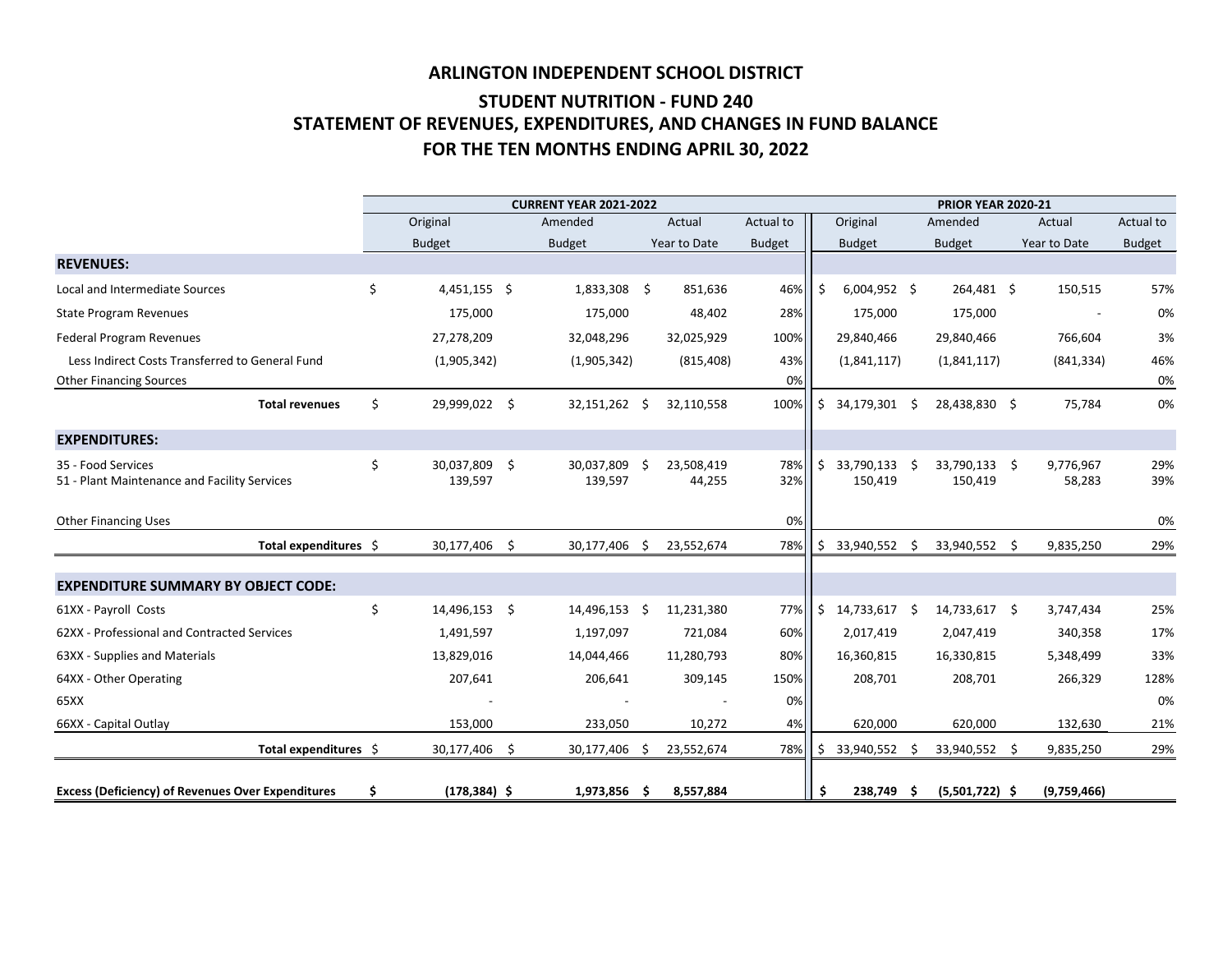|                                                      |                 |         | <b>PRIOR YEAR 2020-21</b> |              |               |         |               |  |               |  |              |               |
|------------------------------------------------------|-----------------|---------|---------------------------|--------------|---------------|---------|---------------|--|---------------|--|--------------|---------------|
|                                                      | Original        |         | Amended                   | Actual       | Actual to     |         | Original      |  | Amended       |  | Actual       | Actual to     |
|                                                      | <b>Budget</b>   |         | <b>Budget</b>             | Year to Date | <b>Budget</b> |         | <b>Budget</b> |  | <b>Budget</b> |  | Year to Date | <b>Budget</b> |
| <b>REVENUES:</b>                                     |                 |         |                           |              |               |         |               |  |               |  |              |               |
| Local and Intermediate Sources                       | \$<br>732,982   | $\zeta$ | $1,078,983$ \$            | 931,568      | 86%           | $\zeta$ | 882,621 \$    |  | 882,621 \$    |  | 377,383      | 43%           |
| <b>State Program Revenues</b>                        |                 |         |                           |              | 0%            |         |               |  |               |  |              | 0%            |
| <b>Federal Revenues</b>                              |                 |         |                           |              | 0%            |         |               |  |               |  |              | 0%            |
| <b>Other Financing Sources</b>                       |                 |         |                           |              | 0%            |         |               |  |               |  |              | 0%            |
|                                                      | \$<br>732,982   | $\zeta$ | 1,078,983 \$              | 931,568      | 86%           | $\zeta$ | 882,621 \$    |  | 882,621 \$    |  | 377,383      | 43%           |
| <b>EXPENDITURES:</b>                                 |                 |         |                           |              |               |         |               |  |               |  |              |               |
| 41 - General Administration                          | \$<br>75,000 \$ |         | $17,149$ \$               | 13,251       | 77%           | $\zeta$ | 75,000 \$     |  | 75,000 \$     |  | 17,477       | 23%           |
| <b>Other Financing Uses</b>                          |                 |         |                           |              | 0%            |         |               |  |               |  |              | 0%            |
|                                                      | 75,000 \$       |         | $17,149$ \$               | 13,251       | 77%           | -S      | 75,000 \$     |  | 75,000 \$     |  | 17,477       | 23%           |
|                                                      |                 |         |                           |              |               |         |               |  |               |  |              |               |
| <b>EXPENDITURE SUMMARY BY OBJECT CODE:</b>           |                 |         |                           |              |               |         |               |  |               |  |              |               |
| 62XX - Professional and Contracted Services          | \$<br>75,000 \$ |         | $17,149$ \$               | 13,251       | 77%           | $\zeta$ | 75,000 \$     |  | 75,000 \$     |  | 17,477       | 23%           |
| <b>Other Financing Uses</b>                          |                 |         |                           |              | 0%            |         |               |  |               |  |              | 0%            |
|                                                      | \$<br>75,000 \$ |         | $17,149$ \$               | 13,251       | 77%           | -S      | 75,000 \$     |  | 75,000 \$     |  | 17,477       | 23%           |
| Excess (Deficiency) of Revenues Over Expenditures \$ | 657,982         | \$      | $1,061,834$ \$            | 918,317      |               | -Ş      | 807,621 \$    |  | 807,621 \$    |  | 359,906      |               |

## **ARLINGTON INDEPENDENT SCHOOL DISTRICT NATURAL GAS - FUND 480 STATEMENT OF REVENUES, EXPENDITURES, AND CHANGES IN FUND BALANCE FOR THE TEN MONTHS ENDING APRIL 30, 2022**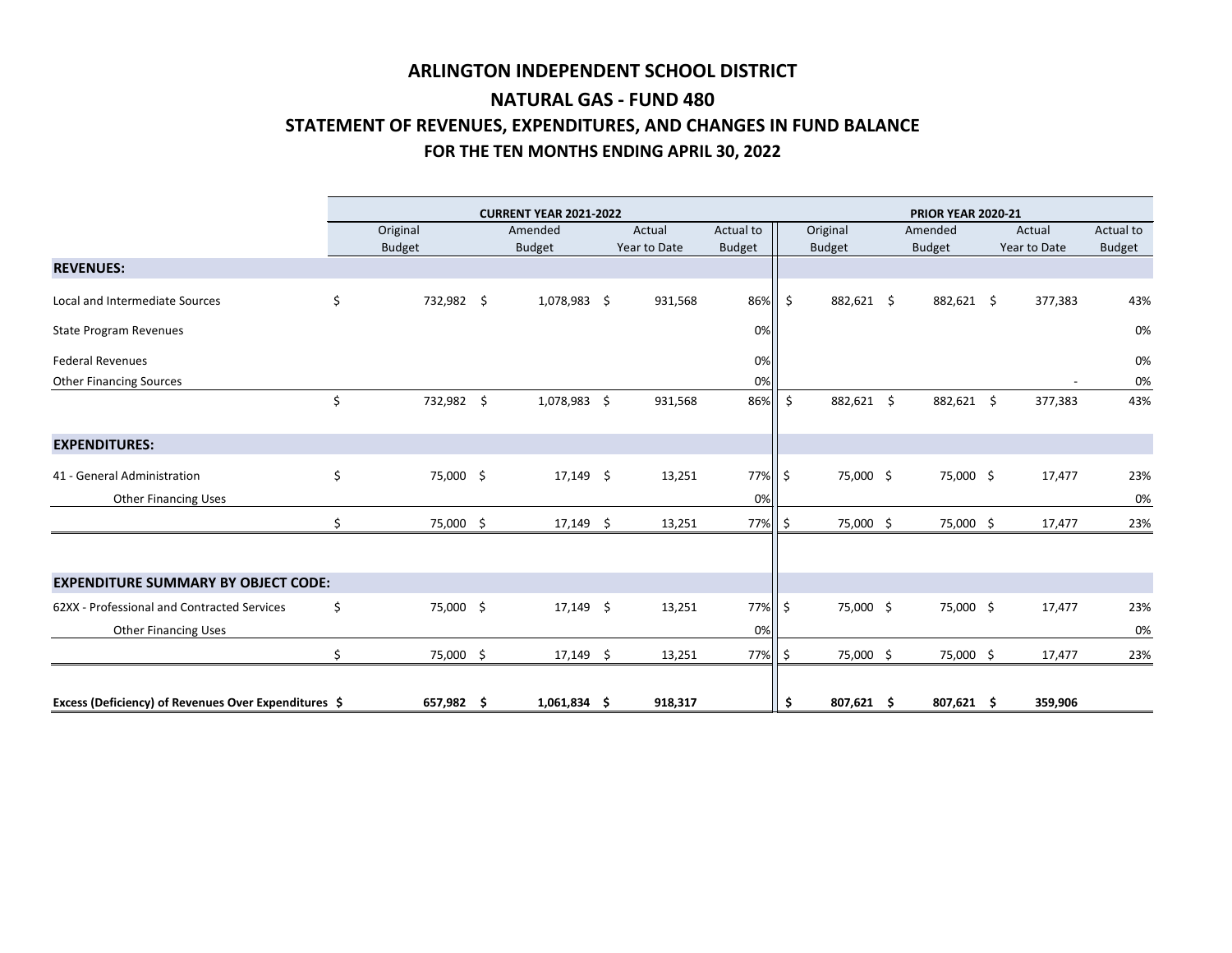# **ARLINGTON INDEPENDENT SCHOOL DISTRICT DEBT SERVICE - FUND 599 STATEMENT OF REVENUES, EXPENDITURES, AND CHANGES IN FUND BALANCE FOR THE TEN MONTHS ENDING APRIL 30, 2022**

|                                                      | <b>CURRENT YEAR 2021-2022</b> |     |                  |     |              |               |     | <b>PRIOR YEAR 2020-21</b> |    |                    |  |              |               |  |
|------------------------------------------------------|-------------------------------|-----|------------------|-----|--------------|---------------|-----|---------------------------|----|--------------------|--|--------------|---------------|--|
|                                                      | Original                      |     | Amended          |     | Actual       | Actual to     |     | Original                  |    | Amended            |  | Actual       | Actual to     |  |
|                                                      | <b>Budget</b>                 |     | <b>Budget</b>    |     | Year to Date | <b>Budget</b> |     | <b>Budget</b>             |    | <b>Budget</b>      |  | Year to Date | <b>Budget</b> |  |
| <b>REVENUES:</b>                                     |                               |     |                  |     |              |               |     |                           |    |                    |  |              |               |  |
| Local and Intermediate Sources                       | \$<br>100,126,971 \$          |     | 100,064,938 \$   |     | 97,995,439   | 98%           | \$  | 89,340,370 \$             |    | 93,378,397 \$      |  | 93,385,066   | 100%          |  |
| <b>State Program Revenues</b>                        | 871,890                       |     | 871,890          |     | 980,378      | 112%          |     | 953,396                   |    | 953,396            |  | 854,376      | 90%           |  |
| <b>Federal Revenues</b>                              | 329,949                       |     | 329,949          |     | 329,949      | 100%          |     | 395,055                   |    | 395,055            |  | 197,948      | 50%           |  |
| <b>Other Financing Sources</b>                       |                               |     | 11,689,232       |     | 13,057,003   | 112%          |     |                           |    | 154,022,918        |  | 154,022,917  | 100%          |  |
|                                                      | \$<br>101,328,810 \$          |     | 112,956,009 \$   |     | 112,362,769  | 99%           | \$  | 90,688,821 \$             |    | 248,749,766 \$     |  | 248,460,306  | 100%          |  |
| <b>EXPENDITURES:</b>                                 |                               |     |                  |     |              |               |     |                           |    |                    |  |              |               |  |
| 71 - Debt Services                                   | \$<br>100,833,161 \$          |     | 107,894,955      | -\$ | 109,230,595  | 101%          | \$  | 93,711,843 \$             |    | 94,833,661 \$      |  | 91,113,435   | 96%           |  |
| <b>Other Financing Uses</b>                          |                               |     | 11,684,692       |     | 11,684,692   | 100%          |     |                           |    | 156,105,140        |  | 156,105,140  | 100%          |  |
|                                                      | \$<br>100,833,161 \$          |     | 119,579,647      | -Ŝ  | 120,915,287  | 101%          | -S  | 93,711,843                |    | 250,938,801 \$     |  | 247,218,575  | 99%           |  |
|                                                      |                               |     |                  |     |              |               |     |                           |    |                    |  |              |               |  |
| <b>EXPENDITURE SUMMARY BY OBJECT CODE:</b>           |                               |     |                  |     |              |               |     |                           |    |                    |  |              |               |  |
| 65XX - Debt Services                                 | \$<br>100,833,161 \$          |     | 107,894,955 \$   |     | 109,230,595  | 101%          | \$  | 93,711,843 \$             |    | 94,833,661 \$      |  | 91,113,435   | 96%           |  |
| <b>Other Financing Uses</b>                          |                               |     | 11,684,692       |     | 11,684,693   | 100%          |     |                           |    | 156,105,140        |  | 156,105,140  | 100%          |  |
|                                                      | \$<br>100,833,161             | \$  | 119,579,647      | -Ś  | 120,915,287  | 101%          | -S  | 93,711,843                | -Ŝ | 250,938,801 \$     |  | 247,218,575  | 99%           |  |
|                                                      |                               |     |                  |     |              |               |     |                           |    |                    |  |              |               |  |
| Excess (Deficiency) of Revenues Over Expenditures \$ | 495,649                       | -\$ | $(6,623,638)$ \$ |     | (8,552,518)  |               | -\$ | $(3,023,022)$ \$          |    | $(2, 189, 035)$ \$ |  | 1,241,731    |               |  |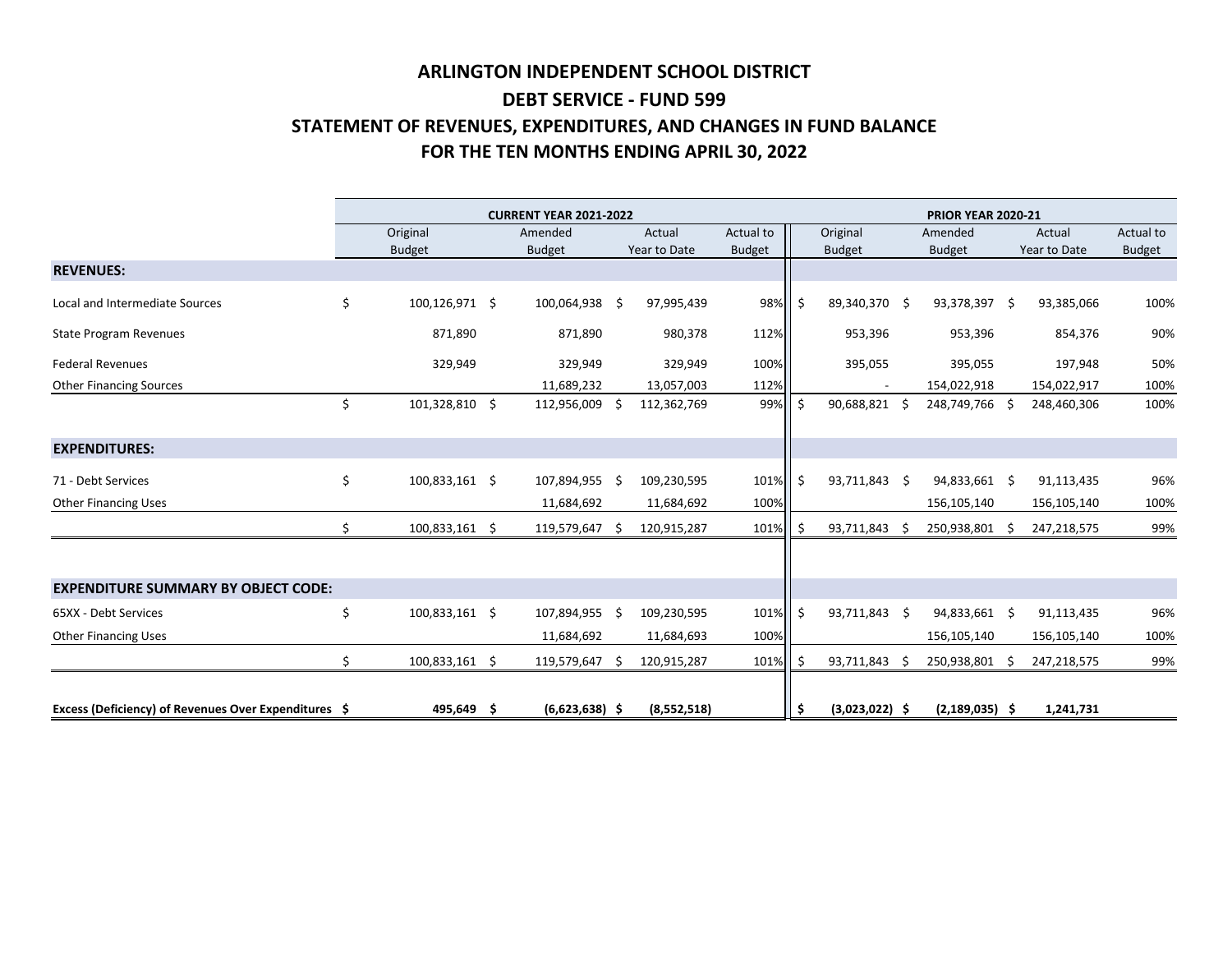|                                                                                      |     |                      |        | <b>CURRENT YEAR 2021-2022</b> |        |              |               |    |                      |        | <b>PRIOR YEAR 2020-21</b> |      |                      |               |
|--------------------------------------------------------------------------------------|-----|----------------------|--------|-------------------------------|--------|--------------|---------------|----|----------------------|--------|---------------------------|------|----------------------|---------------|
|                                                                                      |     | Original             |        | Amended                       |        | Actual       | Actual to     |    | Original             |        | Amended                   |      | Actual               | Actual to     |
|                                                                                      |     | <b>Budget</b>        |        | <b>Budget</b>                 |        | Year to Date | <b>Budget</b> |    | <b>Budget</b>        |        | <b>Budget</b>             |      | Year to Date         | <b>Budget</b> |
| <b>REVENUES:</b>                                                                     |     |                      |        |                               |        |              |               |    |                      |        |                           |      |                      |               |
| Local and Intermediate Sources                                                       | \$  | $433,102$ \$         |        | $433,102$ \$                  |        | 406,383      | 94%           | Ŝ. | $2,250,000$ \$       |        | 2,250,000                 | \$   | 1,075,458            | 48%           |
| <b>State Program Revenues</b>                                                        |     |                      |        |                               |        |              | 0%            |    |                      |        |                           |      |                      | 0%            |
| Federal Program Revenues                                                             |     |                      |        |                               |        |              | 0%            |    |                      |        |                           |      |                      | 0%            |
| <b>Other Financing Sources</b>                                                       |     |                      |        | 209,995,591                   |        | 197,018,132  | 94%           |    |                      |        |                           |      | 195,676,872          | 0%            |
|                                                                                      | \$  | $433,102$ \$         |        | 210,428,693 \$                |        | 197,424,515  | 94%           |    | $2,250,000$ \$       |        | 2,250,000                 | \$   | 196,752,330          | 8745%         |
| <b>EXPENDITURES:</b>                                                                 |     |                      |        |                               |        |              |               |    |                      |        |                           |      |                      |               |
| 11 - Instructional                                                                   | \$  | 12,381,731 \$        |        | 27,250,028 \$                 |        | 13,029,033   | 48%           | \$ | 29,416,784 \$        |        | 20,062,757 \$             |      | 16,179,192           | 81%           |
| 13 - Curriculum and Instructional Staff Development                                  |     |                      |        |                               |        |              | 0%            |    |                      |        | 144,069                   |      | 133,515              | 93%           |
|                                                                                      |     |                      |        |                               |        |              |               |    |                      |        |                           |      |                      | 91%           |
| 34 - Student (Pupil) Transportation<br>36 - Cocurricular/Extra Curricular Activities |     | 2,082,738<br>406,267 |        | 4,280,276<br>370,000          |        | 1,343,644    | 31%<br>0%     |    | 2,922,767<br>381,599 |        | 2,858,552<br>1,373,407    |      | 2,589,499<br>890,735 | 65%           |
| 41 - Audit Services                                                                  |     |                      |        |                               |        |              | 0%            |    |                      |        |                           |      |                      | 0%            |
| 51 - Plant Maintenance and Facility Services                                         |     | 7,859,962            |        | 9,403,271                     |        | 3,156,284    | 34%           |    | 80,628,396           |        | 58,080,948                |      | 14,084,660           | 24%           |
| 52 - Security and Monitoring Services                                                |     |                      |        | 1,200,000                     |        |              | 0%            |    | 6,247,978            |        | 1,437,367                 |      | 60,592               | 0%            |
| 53 - Data Processing Services                                                        |     | 23,431,498           |        | 26,561,602                    |        | 6,239,095    | 23%           |    | 11,469,996           |        | 10,864,511                |      | 7,442,665            | 69%           |
| 71 - Debt Service                                                                    |     |                      |        |                               |        |              | 0%            |    |                      |        |                           |      | 1,235,622            | 0%            |
| 81 - Facilities and Acquisition & Construction                                       |     | 333,555,008          |        | 536,796,912                   |        | 55,032,307   | 10%           |    | 215,001,283          |        | 239,197,751               |      | 59,059,725           | 25%           |
| <b>Other Financing Uses</b>                                                          |     |                      |        | 11,684,693                    |        |              | 0%            |    |                      |        |                           |      |                      | 0%            |
|                                                                                      | \$  | 379,717,204 \$       |        | 617,546,783 \$                |        | 78,800,363   | 13%           |    | 346,068,803          | -Ş     | 334,019,362               | Ş.   | 101,676,205          | 30%           |
| <b>EXPENDITURE SUMMARY BY OBJECT CODE:</b>                                           |     |                      |        |                               |        |              |               |    |                      |        |                           |      |                      |               |
|                                                                                      |     |                      |        |                               |        |              |               |    |                      |        |                           |      |                      |               |
| 61XX - Payroll Costs<br>62XX - Professional and Contracted Services                  | \$  | 10,688,911           | $-$ \$ | 14,086,957.29                 | $-$ \$ | 4,479,487    | 0%<br>32%     | \$ | 80,223,490           | $-$ \$ | 60,320,717                | - \$ | 15,238,074           | 0%<br>25%     |
| 63XX - Supplies                                                                      |     | 33,390,546           |        | 39,330,288.12                 |        | 17,197,914   | 44%           |    | 46,648,471           |        | 30,301,675                |      | 22,603,509           | 75%           |
| 64XX - Other Operating Expenses                                                      |     |                      |        |                               |        |              | 0%            |    |                      |        |                           |      |                      | 0%            |
| 65XX - Debt Services                                                                 |     |                      |        |                               |        |              | 0%            |    |                      |        |                           |      | 1,235,622            | 0%            |
| 66XX - Capital Outlay Expenses                                                       |     | 335,637,747          |        | 552,444,845                   |        | 57,122,962   | 10%           |    | 219,196,842          |        | 243,396,970               |      | 62,599,000           | 26%           |
| <b>Other Financing Uses</b>                                                          |     |                      |        |                               |        |              | 0%            |    |                      |        |                           |      |                      | 0%            |
| 89XX - Other Uses                                                                    |     |                      |        | 11,684,693                    |        |              | 0%            |    |                      |        |                           |      |                      | 0%            |
|                                                                                      |     | 379,717,205 \$       |        | 617,546,783 \$                |        | 78,800,363   | 13%           |    | 346,068,803          | -S     | 334,019,362               | S    | 101,676,205          | 30%           |
| <b>Excess (Deficiency) of Revenues Over Expenditures</b>                             | - Ş | $(379, 284, 102)$ \$ |        | $(407, 118, 090)$ \$          |        | 118,624,153  |               | -S | $(343,818,803)$ \$   |        | $(331,769,362)$ \$        |      | 95,076,125           |               |

- 1990 - 1990 - 1990 - 1990 - 1990 - 1990 - 1990 - 1990 - 1990 - 1990 - 1990 - 1990 - 1990 - 1990 - 1990 - 199

# **ARLINGTON INDEPENDENT SCHOOL DISTRICT CAPITAL PROJECTS - FUND 6XX STATEMENT OF REVENUES, EXPENDITURES, AND CHANGES IN FUND BALANCE FOR THE TEN MONTHS ENDING APRIL 30, 2022**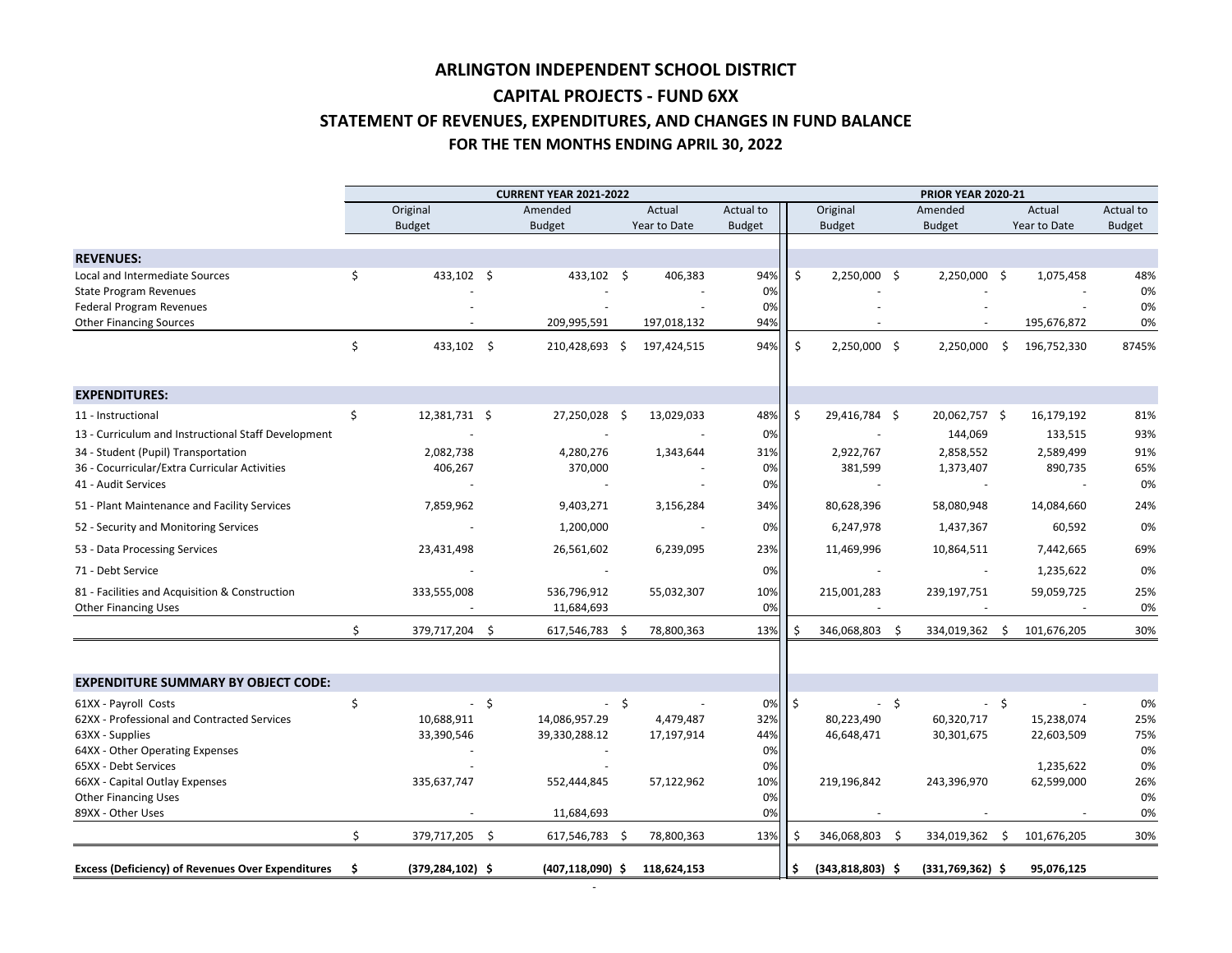|      |              |                                           | Revenue        |              |       | <b>Expenditures</b> |               | <b>Remaining Balance</b> |                          |                |
|------|--------------|-------------------------------------------|----------------|--------------|-------|---------------------|---------------|--------------------------|--------------------------|----------------|
|      | Grant        |                                           |                |              |       |                     |               |                          |                          |                |
| Fund | Year         | Title                                     | <b>Budget</b>  | Transactions |       | <b>Budget</b>       | Transactions  |                          | <b>Budget</b>            | Transactions   |
| 206  |              | 2021 Ed for Homeless Children             | 340,304        | 245,454      | 72%   | 340,304             | 245,454       | 72%                      |                          |                |
| 206  |              | 2022 Ed for Homeless Children             | 250,030        | 88,086       | 35%   | 250,030             | 151,514       | 61%                      |                          | (63, 427)      |
| 211  |              | 2020 Title I                              | 22,283,542     | 22,277,893   | 100%  | 22,283,542          | 22,282,222    | 100%                     |                          | (4, 329)       |
| 211  | 2021 Title I |                                           | 17,292,592     | 12,192,320   | 71%   | 17,292,592          | 12,155,015    | 70%                      |                          | 37,305         |
| 211  | 2022 Title I |                                           | 20,161,925     | 5,386,989    | 27%   | 20,161,925          | 11,414,013    | 57%                      |                          | (6,027,024)    |
| 216  |              | 2021 School Improvement Grant             | 199,444        | 189,521      | 95%   | 199,444             | 189,521       | 95%                      |                          |                |
| 216  |              | 2022 School Improvement Grant             | 38,055         |              | 0%    | 38,055              | 6,306         | 17%                      |                          | (6, 306)       |
| 216  |              | 2022 Focused Support School Improvement   | 653,047        |              | 0%    | 653,047             | 319,686       | 49%                      |                          | (319, 686)     |
| 220  |              | 2022 Adult Education                      | 830,724        | 512,874      | 62%   | 830,724             | 567,176       | 68%                      |                          | (54, 302)      |
| 224  |              | 2020 IDEA-Part B, Formula                 | 12,255,657     | 12,234,556   | 100%  | 12,255,657          | 12,234,556    | 100%                     |                          |                |
| 224  |              | 2021 IDEA-Part B, Formula                 | 10,679,893     | 8,028,739    | 75%   | 10,679,893          | 8,028,739     | 75%                      |                          |                |
| 224  |              | 2022 IDEA-Part B, Formula                 | 13,359,037     | 3,265,690    | 24%   | 13,359,037          | 9,006,907     | 67%                      |                          | (5,741,217)    |
| 225  |              | 2021 IDEA-Part B, Preschool               | 205,670        | 155,278      | 75%   | 205,670             | 155,278       | 75%                      |                          |                |
| 225  |              | 2022 IDEA-Part B, Preschool               | 263,132        | 92,581       | 35%   | 263,132             | 192,258       | 73%                      |                          | (99, 677)      |
| 242  |              | 2021 Summer Feeding Program               | 820,890        | 407,227      | 50%   | 820,890             | 176,364       | 21%                      |                          | 230,863        |
| 244  |              | 2021 Carl D. Perkins                      | 736,124        | 495,622      | 67%   | 736,124             | 495,622       | 67%                      |                          |                |
| 244  |              | 2022 Carl D. Perkins                      | 692,853        | 212,862      | 31%   | 692,853             | 496,893       | 72%                      |                          | (284, 031)     |
| 255  |              | 2020 Title II, Part A Teacher Training    | 2,884,326      | 2,884,661    | 100%  | 2,884,326           | 2,884,661     | 100%                     |                          | (0)            |
| 255  |              | 2021 Title II, Part A Teacher Training    | 1,976,147      | 1,758,812    | 89%   | 1,976,147           | 1,758,812     | 89%                      |                          |                |
| 255  |              | 2022 Title II, Part A Teacher Training    | 2,032,554      | 1,060,715    | 52%   | 2,032,554           | 1,900,219     | 93%                      |                          | (839, 504)     |
| 255  |              | 2022 Principal Residency Grant            | 700,000        | 405,736      | 58%   | 700,000             | 700,000       | 100%                     |                          | (294, 264)     |
| 263  |              | 2020 Title III, Part A                    | 1,835,464      | 1,787,549    | 97%   | 1,835,464           | 1,834,277     | 100%                     |                          | (46, 728)      |
| 263  |              | 2021 Title III, Part A                    | 1,594,745      | 1,189,180    | 75%   | 1,594,745           | 1,189,180     | 75%                      |                          |                |
| 263  |              | 2022 Title III, Part A                    | 2,142,214      | 234,879      | 11%   | 2,142,214           | 1,217,667     | 57%                      |                          | (982, 788)     |
|      |              |                                           | 481,358        |              |       | 481,358             |               |                          |                          |                |
| 284  |              | 2022 IDEA-Part B, Formula ARP             | 2,555,871      |              | $0\%$ | 2,555,871           | 24,058        | 1%                       |                          | (24,058)       |
| 285  |              | 2022 IDEA-Part B, Preschool ARP           | 144,814        |              | 0%    | 144,814             |               | 0%                       |                          |                |
| 288  |              | 2020 Title IV, Part A, Subpart 1          | 2,096,007      | 2,086,576    | 100%  | 2,096,007           | 2,092,260     | 100%                     |                          | (5,684)        |
| 288  |              | 2021 Title IV, Part A, Subpart 1          | 1,314,146      | 365,137      | 28%   | 1,314,146           | 365,137       | 28%                      |                          |                |
| 288  |              | 2022 Title IV, Part A, Subpart 1          | 2,274,285      | 404,605      | 18%   | 2,274,285           | 507,136       | 22%                      |                          | (102, 530)     |
| 289  |              | 2021 Federally Funded Special Revenue     | 14,455         | 5,426        | 38%   | 14,455              | 14,333        | 99%                      |                          | (8,907)        |
| 289  |              | 2022 Federally Funded Special Revenue     | 135,645        | 95,914       | 71%   | 135,645             | 28,433        | 21%                      |                          | 67,482         |
|      |              | <b>Federal Grants Total</b>               | 123,244,949    | 78,064,879   | 63%   | 123,244,950         | 92,633,693    | 75%                      |                          | (14, 568, 814) |
|      |              |                                           |                |              |       |                     |               |                          |                          |                |
| 315  |              | 2021 SSA-IDEA-B Discretionary Deaf        | 110,078        | 105,463      | 96%   | 110,078             | 105,463       | 96%                      |                          |                |
| 315  |              | 2022 SSA-IDEA-B Discretionary Deaf        |                |              | 25%   |                     |               | 65%                      |                          |                |
| 340  |              | 2021 IDEA-C Early Childhood Intervention  | 123,092<br>240 | 30,753       | 95%   | 123,092<br>240      | 79,442<br>229 | 95%                      |                          | (48, 689)      |
|      |              |                                           |                | 229          |       |                     |               |                          |                          |                |
| 385  |              | 2022 State Supplemental Visually Impaired | 22,113         |              | 0%    | 22,113              | 15,541        | 70%                      |                          | (15, 541)      |
| 410  |              | 2022 Instructional Materials Allotment    | 6,782,787      | 287,269      | 4%    | 6,782,787           | 789,547       | 12%                      |                          | (502, 278)     |
| 429  |              | 2021 State Funded Special Revenue         | 1,399,950      | 947,960      | 68%   | 1,399,950           | 1,380,693     | 99%                      |                          | (432, 734)     |
| 429  |              | 2022 State Funded Special Revenue         | 2,407,040      | 192,239      | 8%    | 2,407,040           | 113,750       | 5%                       |                          | 78,489         |
| 435  |              | 2021 SSA-State Deaf                       | 736,097        | 687,975      | 93%   | 736,097             | 687,974       | 93%                      |                          |                |
| 435  |              | 2022 SSA-State Deaf                       | 769,818        | 407,405      | 53%   | 769,818             | 549,298       | 71%                      |                          | (141, 894)     |
|      |              | <b>State Grants Total</b>                 | 12,351,214     | 2,659,293    | 22%   | 12,351,215          | 3,721,938     | 30%                      |                          | (1,062,645)    |
|      |              |                                           |                |              |       |                     |               |                          |                          |                |
| 492  |              | 2022 Project Lead the Way                 | 30,000         | 15,000       | 50%   | 30,000              | 4,480         | 15%                      |                          | 10,520         |
| 497  |              | 2020 Arlington ISD Education Foundation   | 271,941        | 153,817      | 57%   | 271,941             | 202,312       | 74%                      |                          | (48, 495)      |
| 497  |              | 2021 Arlington ISD Education Foundation   | 191,486        | 104,020      | 54%   | 191,486             | 122,785       | 64%                      |                          | (18, 765)      |
| 497  |              | 2022 Arlington ISD Education Foundation   | 31,700         | 31,700       | 100%  | 31,700              | 22,090        | 70%                      |                          | 9,610          |
|      |              | <b>Local Grants Total</b>                 | 525,127        | 304,537      | 58%   | 525,127             | 351,667       | 67%                      |                          | (47, 131)      |
|      |              |                                           |                |              |       |                     |               |                          |                          |                |
|      |              | <b>Grants Grand Total</b>                 | 136,121,291    | 81,028,709   | 60%   | 136,121,292         | 96,707,298    | 71%                      | $\overline{\phantom{a}}$ | (15,678,589)   |

Note: Most grants are funded on a reimbursement basis. The district must pay expenditures on the grant prior to requesting the revenue

to reimburse the expenditures.

### **Arlington Independent School District Monthly Statement of Revenues, Expenditures, and Changes in Fund Balance Special Revenue Funds For the Period Ending April 30, 2022 (Unaudited)**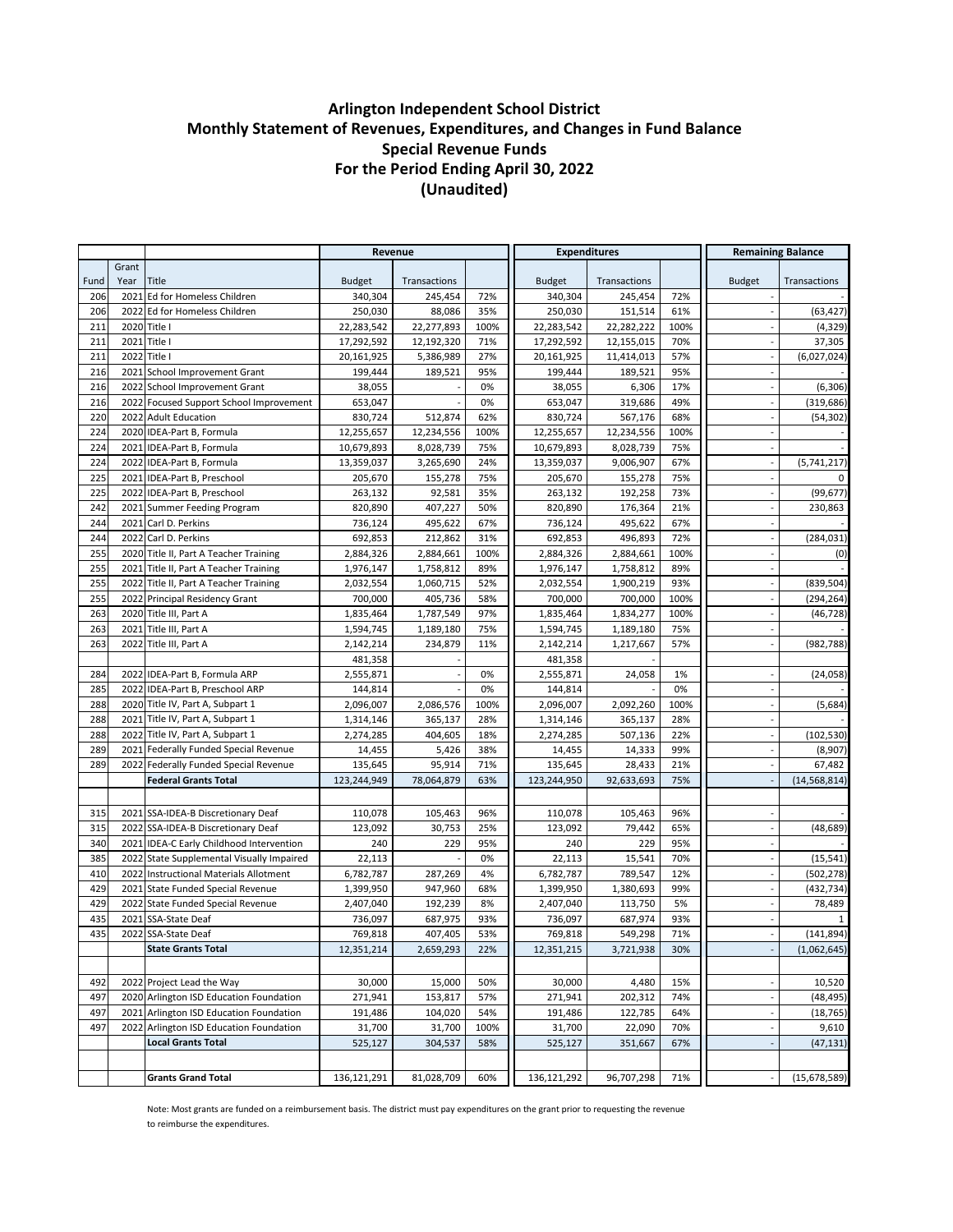|      |       |                                     | Revenue       |              |     |               | <b>Expenditures</b> | <b>Remaining Balance</b> |               |              |
|------|-------|-------------------------------------|---------------|--------------|-----|---------------|---------------------|--------------------------|---------------|--------------|
|      | Grant |                                     |               |              |     |               |                     |                          |               |              |
| Fund | Year  | <b>Title</b>                        | <b>Budget</b> | Transactions |     | <b>Budget</b> | <b>Transactions</b> |                          | <b>Budget</b> | Transactions |
| 276  |       | 2021 Instructional Continuity Grant | 173,720       | 127,092      | 73% | 173,720       | 127,092             | 73%                      |               |              |
|      |       |                                     |               |              |     |               |                     |                          |               |              |
|      |       | <b>Grants Grand Total</b>           | 173,720       | 127,092      | 73% | 173,720       | 127,092             | 73%                      |               |              |

Note: Most grants are funded on a reimbursement basis. The district must pay expenditures on the grant prior to requesting the revenue to reimburse the expenditures.

\* Grant is COVID Related

### **Arlington Independent School District Monthly Statement of Revenues, Expenditures, and Changes in Fund Balance Special Revenue Funds For the Period Ending April 30, 2022 (Unaudited)**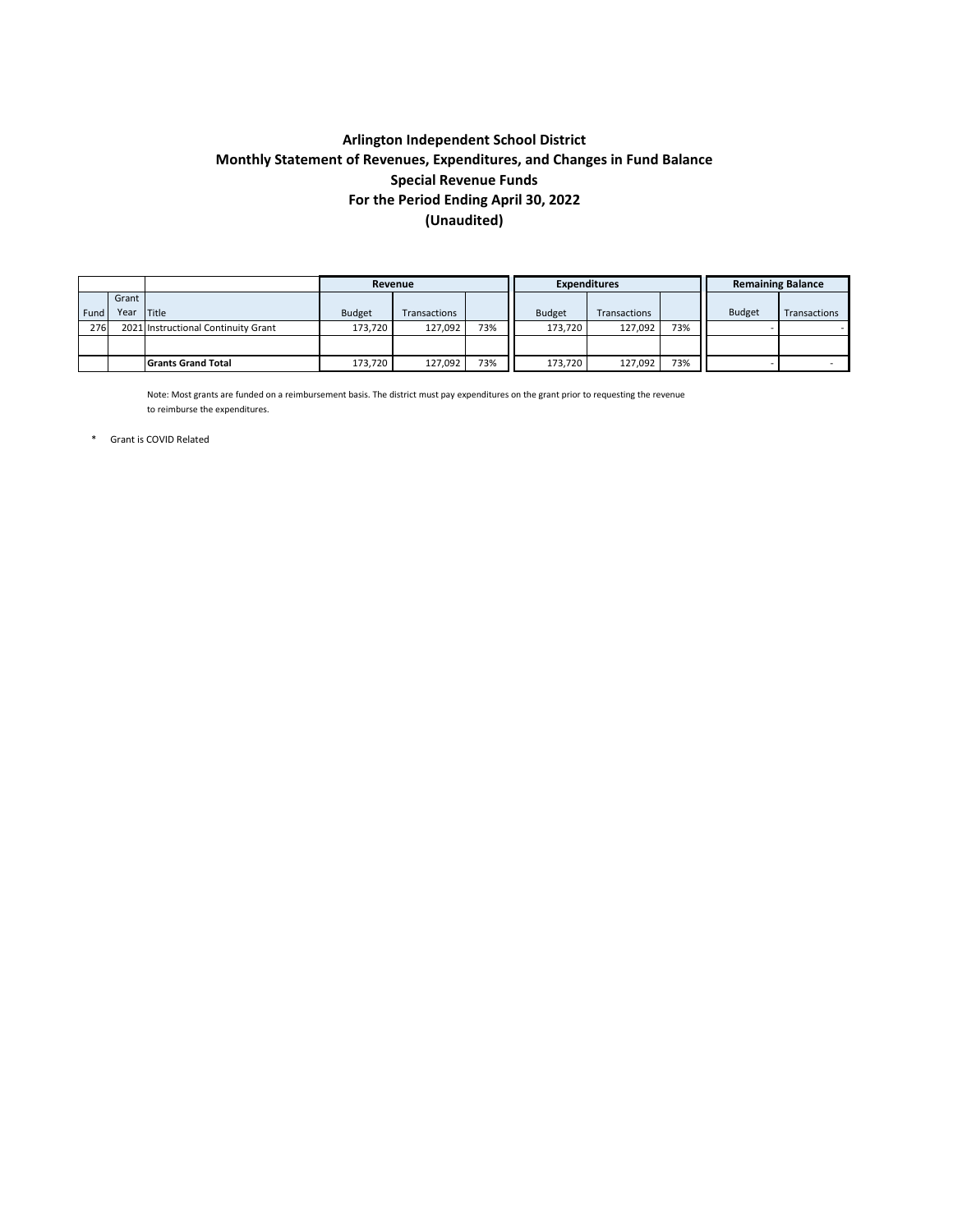|      | Grant |                           |             | <b>Indirect Cost</b> | Balance for         |
|------|-------|---------------------------|-------------|----------------------|---------------------|
| Fund | Year  | <b>Title</b>              | Award       | <b>Budget</b>        | <b>Direct Costs</b> |
| 266  |       | 2021 ESSER I (CARES Act)  | 15,005,203  | 1,462,495            | 13,542,708          |
| 281  |       | 2022 ESSER II (CRRSA Act) | 59,962,913  | 5,702,744            | 54,260,169          |
| 282  |       | 2022 ESSER III (ARP Act)  | 134,711,689 | 5,043,606            | 129,668,083         |
|      |       |                           |             |                      |                     |
|      |       | <b>Grants Grand Total</b> | 209,679,805 | 12,208,845           | 197,470,960         |

|      | Revenue |                           |               |              |            |                  |                  | <b>Remaining Balance</b> |                  |                  |              |                            |         |               |                |
|------|---------|---------------------------|---------------|--------------|------------|------------------|------------------|--------------------------|------------------|------------------|--------------|----------------------------|---------|---------------|----------------|
|      | Grant   |                           |               |              | % of Total | <b>Budget FY</b> | <b>Budget FY</b> | <b>Budget FY</b>         | <b>Budget FY</b> | <b>Budget FY</b> |              | % of Grant to   % of Total |         |               |                |
| Fund | Year    | <b>Title</b>              | <b>Budget</b> | Transactions | Grant      | 2020             | 2021             | 2022                     | 2023             | 2024             | Transactions | Date                       | Grant   | <b>Budget</b> | Transactions   |
| 266  |         | 2021 ESSER I (CARES Act)  | 13,542,708    | 13,534,674   | 100%       | 13,062,488       | 472,187          | 8,034                    |                  |                  | 13,542,708   | 100.00%                    | 100.00% |               | (8,034)        |
| 281  |         | 2022 ESSER II (CRRSA Act) | 54,260,169    |              | 0%         |                  |                  | 46,290,058               | 7,970,111        |                  | 31,218,472   | 67.44%                     | 57.53%  |               | (31, 218, 472) |
| 282  |         | 2022 ESSER III (ARP Act)  | 129,668,083   | 4,257,336    | 3%         |                  |                  | 43,208,735               | 43,208,735       | 43,250,613       | 16,995,397   | 39.33%                     | 13.11%  |               | (12, 738, 062) |
|      |         |                           |               |              |            |                  |                  |                          |                  |                  |              |                            |         |               |                |
|      |         | <b>Grants Grand Total</b> | 197,470,960   | 17,792,010   | 9%         | 13,062,488       | 472,187          | 89,506,827               | 51,178,846       | 43,250,613       | 61,756,577   | 68.63%                     | 33.49%  | 13,062,487    | (43, 964, 567) |

Note: Grants are funded on a reimbursement basis. The district must pay expenditures on the grant prior to requesting the revenue to reimburse the expenditures.

\* Grants are COVID Related

### **Arlington Independent School District**

**Monthly Statement of Revenues, Expenditures, and Changes in Fund Balance Special Revenue Funds**

**For the Period Ending April 30, 2022**

**(Unaudited)**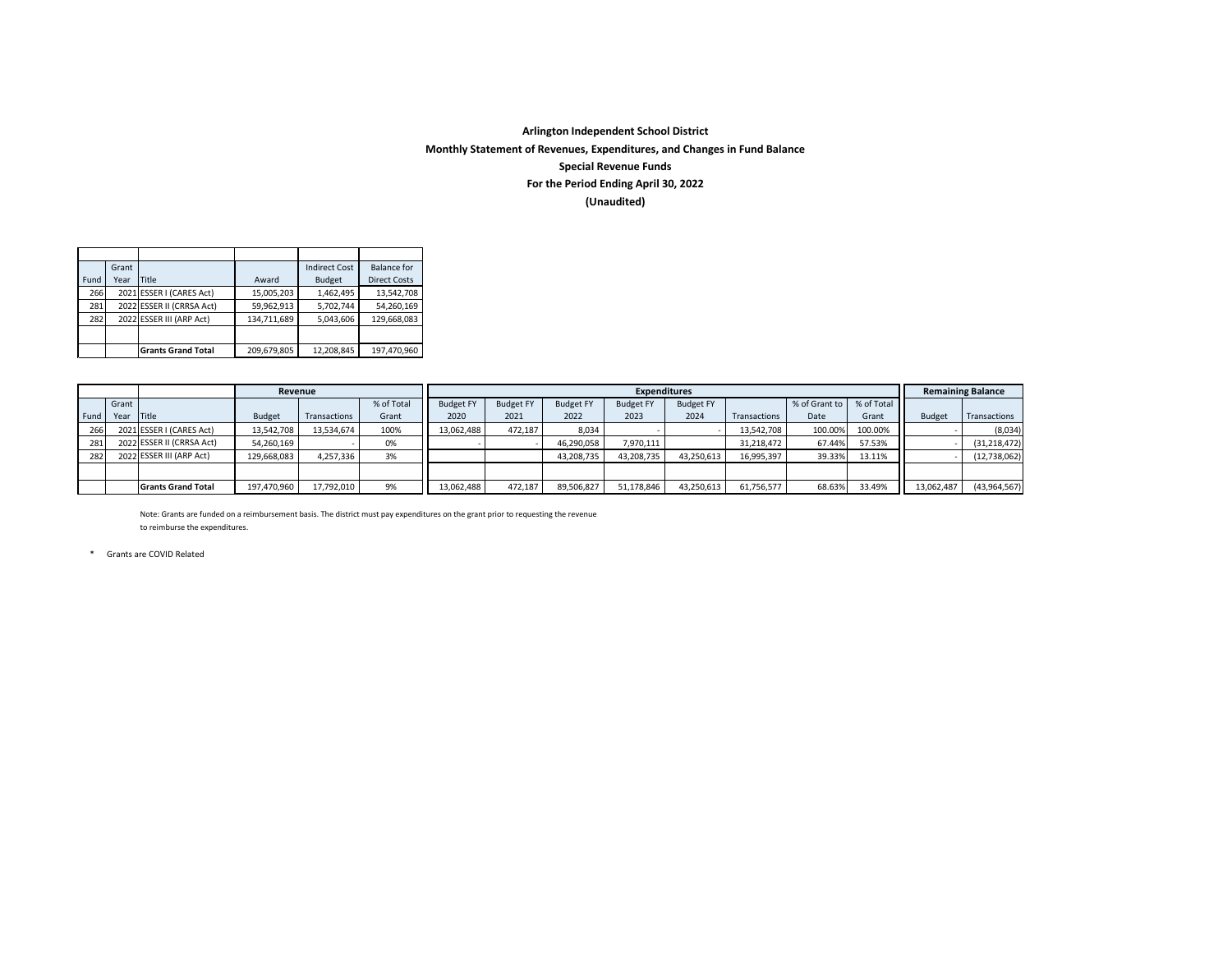#### **ARLINGTON INDEPENDENT SCHOOL DISTRICT SCHEDULE OF CASH AND SHORT-TERM INVESTMENTS (ALL FUNDS) FOR THE PERIOD ENDING APRIL 30, 2022**

| <b>GENERAL FUND:</b>    |                       |             |
|-------------------------|-----------------------|-------------|
| <b>Checking Account</b> |                       | 19,894,605  |
| <b>Money Market</b>     |                       |             |
| Lone Star               |                       | 77,821,255  |
| TexPool                 |                       | 5,340,565   |
| <b>LOGIC</b>            |                       | 181,451,719 |
|                         | Total General Fund \$ | 284,508,144 |

| <b>DEBT SERVICE FUND:</b> |                      |            |
|---------------------------|----------------------|------------|
| <b>Checking Account</b>   |                      | 624,363    |
| <b>TexPool</b>            |                      | 156,832    |
| <b>LOGIC</b>              |                      | 47,366,965 |
| Lone Star                 |                      | 2,013,909  |
|                           | Debt Service Fund \$ | 50,162,069 |

| <b>CAPITAL PROJECTS FUND:</b> |                                    |             |
|-------------------------------|------------------------------------|-------------|
| <b>Checking Account</b>       |                                    | 3,960,216   |
| <b>TexPool</b>                |                                    | 102         |
| <b>LOGIC</b>                  |                                    | 194,430,466 |
| Lone Star                     |                                    | 305,410,293 |
|                               | <b>Total Capital Projects Fund</b> | 503,801,077 |

| <b>FOOD SERVICE FUND:</b> |                              |           |
|---------------------------|------------------------------|-----------|
| <b>Checking Account</b>   |                              | 161,272   |
| <b>TexPool</b>            |                              | 23,994    |
| <b>LOGIC</b>              |                              | 3,809,390 |
| Lone Star                 |                              | 10,387    |
|                           | Total Food Service Fund   \$ | 4,005,043 |

| <b>NATURAL GAS FUND:</b> |                             |            |
|--------------------------|-----------------------------|------------|
| <b>LOGIC</b>             |                             | 7,817,940  |
| Lone Star                |                             | 6,049,205  |
|                          | Total Natural Gas Fund   \$ | 13,867,145 |

| <b>OTHER SPECIAL REVENUE FUNDS:</b> |                                   |           |
|-------------------------------------|-----------------------------------|-----------|
| <b>Checking Account</b>             |                                   | 3.469.705 |
|                                     | Total Other Special Revenue Funds | 3,469,705 |

| <b>INTERNAL SERVICE FUND:</b> |                                  |           |
|-------------------------------|----------------------------------|-----------|
| <b>Checking Account</b>       |                                  | 518.852   |
| <b>LOGIC</b>                  |                                  | 5,205,912 |
|                               | Total Internal Service Fund   \$ | 5,724,764 |

| <b>AGENCY FUND:</b>     |                        |           |
|-------------------------|------------------------|-----------|
| <b>Checking Account</b> |                        | 2,450,934 |
| <b>LOGIC</b>            |                        | 48.194    |
|                         | Total Agency Fund   \$ | 2,499,128 |

| <b>TOTAL CASH AND INVESTMENTS:</b><br>\$868,037,075 |
|-----------------------------------------------------|
|-----------------------------------------------------|